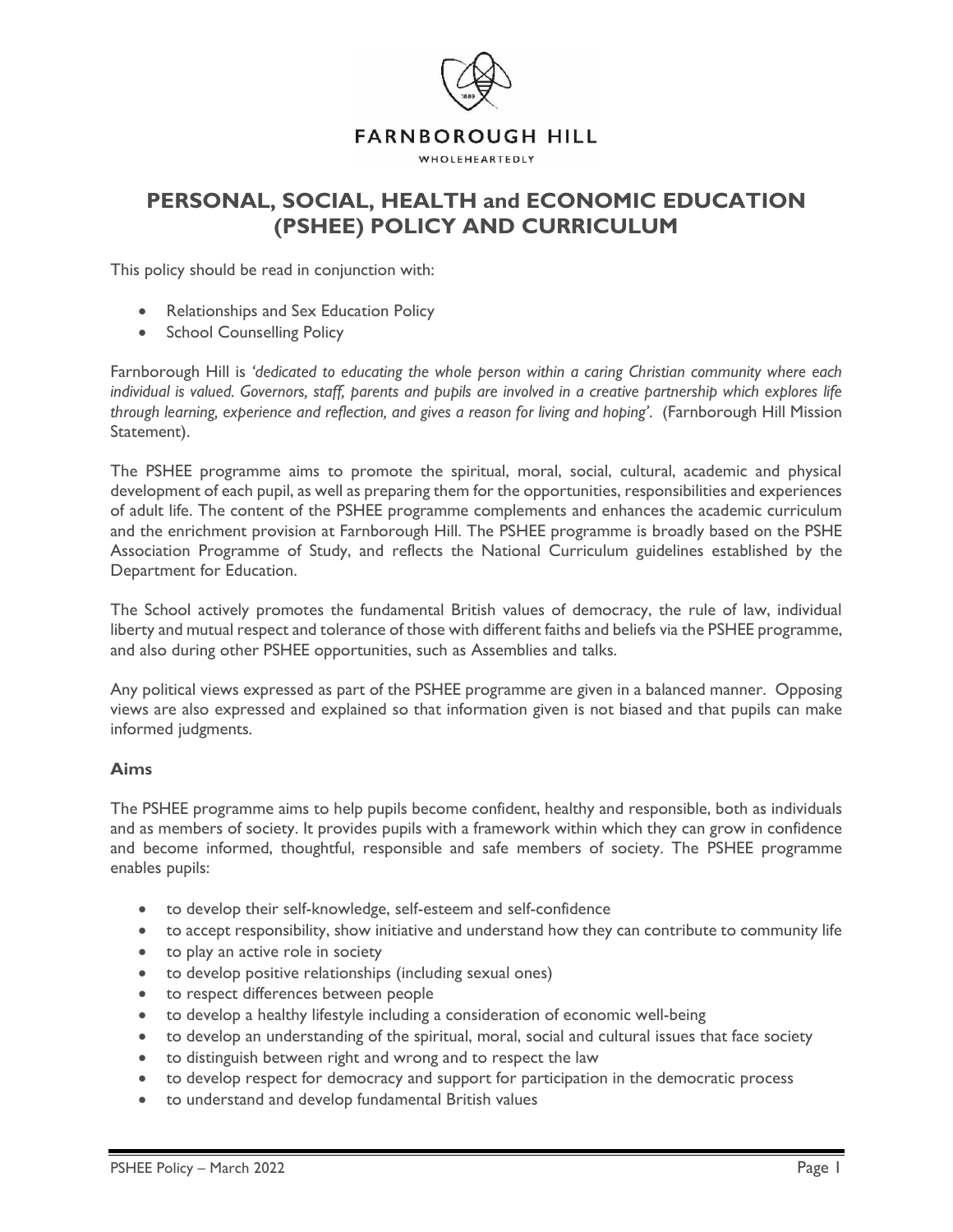As a Catholic school we approach these aims within the framework of a Christian education, and therefore we aim to engender growth in self-respect and a sense of self-worth, recognising that each of us is created in the image of God. We aim to develop pupils' spiritual, moral, social and cultural awareness (both PSHEE and Religious Education contribute to this, as well as many other subjects).

The PSHEE programme teaches and develops the following skills:

- how to make informed decisions
- assessing, avoiding and managing risk
- effective communication
- understanding rules, rights, responsibilities and the law
- understanding the individual and their place in society
- acquiring an appreciation and respect for her own and other cultures
- understanding and respect for all people, including those with protected characteristics (Equality Act 2010)
- awareness and appreciation of the global community
- developing self-knowledge, self-esteem and self-confidence, and building resilience

As part of its efforts to actively promote fundamental British values (democracy, the rule of law, individual liberty and mutual respect and tolerance of those with different faiths and beliefs) these key elements are always taken into account in the planning and delivery of PSHEE lessons and activities.

# **Methodology**

The PSHEE programme is determined and guided by the ethos of the School as expressed by the Mission Statement, the guidelines produced by the PSHE Association (as recommended by the DfE) and available resources.

- The PSHEE Co-ordinator is responsible for co-ordinating and developing the School's PSHEE programme, assisted by the Heads and Assistant Heads of Year as well as Form tutors. The PSHEE Co-ordinator also receives support from the Deputy Head - Pastoral.
- PSHEE is delivered via a range of methods, particularly timetabled PSHEE lessons and PSHEE days. PSHEE is also, on occasion, delivered during Form Time sessions, particularly at KS3 and KS4.
- PSHEE lessons are usually run by the Form Tutors, as well as the Head of Year and other staff, such as the Assistant Head of Year, the School Nurse and the Chaplain.
- In all Year Groups, off-timetable PSHEE days are organised by the PSHEE Co-ordinator, involving a range of sessions run by tutors, the Head of Year, Assistant Head of Year and other staff, as well as outside speakers.
- The delivery of the PSHEE programme is monitored on a regular basis by the PSHEE Co-ordinator, Heads of Year and the Deputy Head - Pastoral.
- There are Heads of Year meetings chaired by the Deputy Head Pastoral once every half term and PSHEE is a standing item on the agenda. The delivery of PSHEE is monitored by learning walks as appropriate or dialogue with tutors and deputy tutors.
- PSHEE INSET is made available as regularly as possible, for example via cluster meetings and CPD courses.
- Where appropriate, PSHEE training for staff is delivered during Staff Seminar Days, either about subjects that will be covered during PSHEE lessons or to tie in with topics that visiting speakers will deliver during the academic year.
- Parents of Years 8 and 9 pupils are invited to an annual Pastoral Evening in the Christmas Term of each year. Parents in other Year Groups are also invited to PSHEE talks where appropriate.
- The PSHEE Co-ordinator oversees the PSHEE Budget.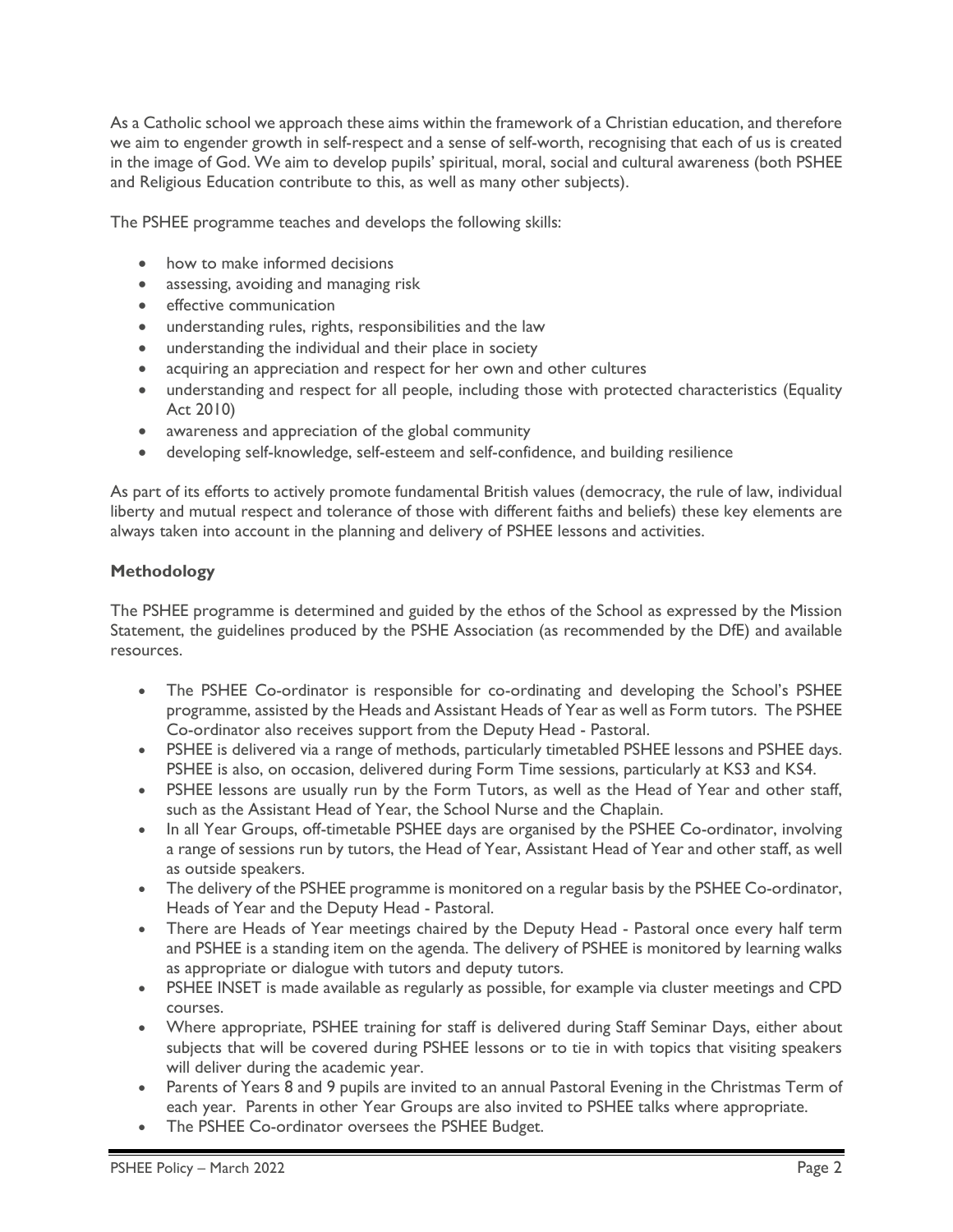#### **Assessment and Reporting**

The delivery of PSHEE and RSE is monitored by the PSHEE Co-Ordinator, supported by the Heads of Year, through consultation with pupils and Form Tutors, and via regular learning walks. Pupils' development in PSHEE is monitored by Form Tutors, through discussion and other activities as part of the PSHEE curriculum. Parents receive a full written report on their daughter's progress in PSHEE as part of the annual report cycle.

#### **Personal, Social, Health and Economic Education in the Sixth Form**

The focus of the PSHEE programme in the Sixth Form is to prepare for life beyond Farnborough Hill, including specific guidance regarding careers and Higher Education.

Our programme attempts to promote further development of our pupils in:

**self awareness** – helping each girl to become aware of her strengths, weaknesses, skills, abilities and interests, so that she can begin to define the person she is now and the person she would like to become, and relate this to the world of work.

**opportunity awareness** – encouraging interest in and awareness of all the opportunities available in education and in the world of work. We especially aim to challenge stereotyped attitudes to the areas of work that our pupils may enter.

**decision making** – encouraging the skills required to make informed decisions.

**information handling** – developing the skills of data research and use of research in decision making.

**living with change** – we endeavour to encourage the development of qualities and skills that enable pupils to adjust and cope with significant changes in their lives, including flexibility and selfreliance.

Continuing the school ethos of service to the community, pupils are given the opportunity to serve on the School Council, take an active part in running the Houses and organising House events, support the work of academic departments and raise funds for particular charities such as CAFOD. All Upper Sixth girls are allocated an area of responsibility within the School community.

Enrichment is also an important part of Sixth Form life at Farnborough Hill. The programme is both diverse and life enhancing. The pupils may choose two or three activities from a list that includes activities such as pupil tutoring, running the in-house radio station, cookery and a range of sporting options offered. Visiting speakers are regularly invited to the School to share knowledge and experience with pupils (political/religious panels, other professionals, etc) and pupils from other schools are sometimes invited to attend these events. These activities give the Sixth Form pupils additional opportunities to develop their PSHEE and citizenship skills, and to learn more about the world around them.

### **Confidentiality**

At Farnborough Hill we would hope to create within the classroom an environment of support where everyone feels comfortable about expressing their views and concerns. However, members of staff cannot and should not promise total confidentiality. If a pupil asks for help or advice from any member of staff it should be made very clear that any disclosures may be passed onto the Deputy Head - Pastoral as the Designated Safeguarding Lead (DSL), the Assistant Head (Head of Sixth Form) as the Deputy Designated Safeguarding Lead (DDSL) or the Head.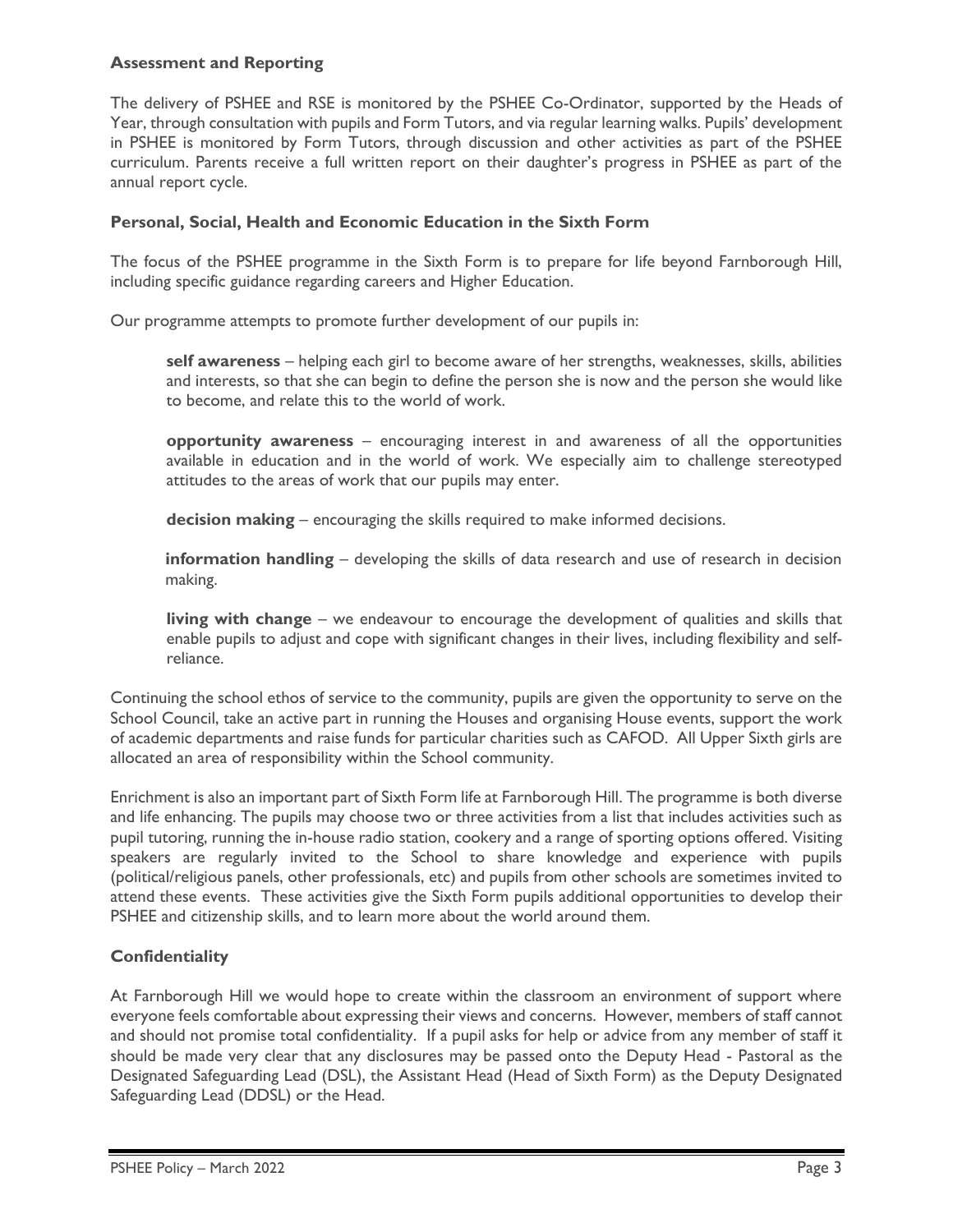### **Child Safeguarding Procedures**

All issues of a safeguarding and child protection nature are referred in the first instance to the Deputy Head - Pastoral as DSL. If the Deputy Head - Pastoral is unavailable then referrals are made to the Assistant Head - Head of Sixth Form as the DDSL or to the Head.

# **Chaplaincy and Counselling Services**

The benefits surrounding talking therapies, support and intervention are regularly discussed in PSHEE and are positioned as such within the PSHEE curriculum and broader school life The School Chaplain fully supports the PSHEE programme. Pupils may visit the Chaplain in the knowledge that their conversations are confidential (unless a pupil raises a safeguarding or child protection issue). Pupils may also visit the School Counsellor (on referral), again in the knowledge that their conversations are confidential (unless a pupil raises a safeguarding or child protection issue). See *School Counselling Policy*.

# **Careers**

*'Careers Education and Guidance is an integral part of the preparation of pupils for the opportunities, responsibilities and experiences of life. Our central concern is preparation of pupils for the choices, changes and transitions affecting their future education, training and life as adult members of society'. (*National Curriculum Guidance 6*)*

Careers Education is delivered by the Head of Careers, tutors and external speakers as part of the PSHEE programme. This programme is introduced at KS3 and supports the pupils throughout their school life. Advice is provided to help pupils choose GCSE and post-16 courses as well as, where appropriate, apprenticeships and other vocational pathways. We aim to promote the best interests of the pupils by helping them to know themselves, and how their strengths, weaknesses and interests relate to the world of work. All those delivering careers provision are aware of the need for impartiality and to avoid the pitfalls of stereotyping, so that all pupils are fully informed and can make choices about a broad range of career options to enable them to fulfil their potential.

# **Citizenship**

Citizenship is an integral part of PSHEE and the wider life of the pupils at Farnborough Hill.

There are three main strands to citizenship education:

- social and moral responsibility both within and beyond the classroom
- community involvement
- political awareness problems and practices of our democracy, including an understanding of fundamental British values and how to become effective in public life

Citizenship is embedded within the ethos of the School, as well as the curriculum. Living by both Gospel and Fundamental British Values involves good citizenship, care and respect for others, and helpful engagement in the life of the School and the wider community. Fostering and developing Citizenship Education helps pupils become informed, thoughtful and responsible individuals who are aware of their duties, rights and privileges. There are many opportunities for practical citizenship (see table below) as well as the study of citizenship from a more theoretical perspective. Aspects of citizenship are considered within most curriculum subjects and the skills of enquiry, communication, participation and responsible action are everyday classroom themes and full school events such as Assemblies. In addition, Citizenship forms part of the PSHEE programme in every Year Group.

The School actively promotes the fundamental British values of democracy, the rule of law, individual liberty and mutual respect and tolerance of those with different faiths and beliefs. This is done via the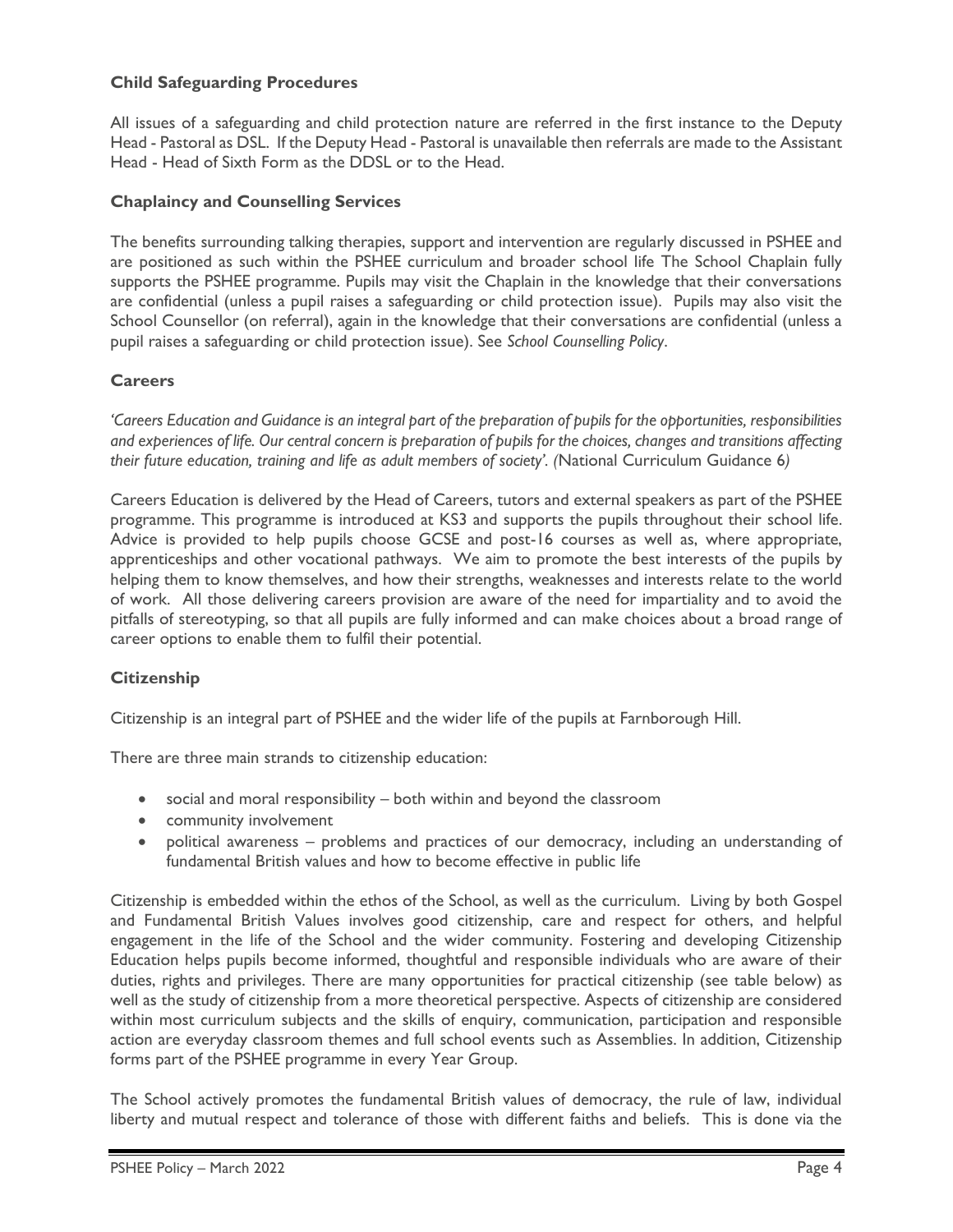PSHEE programme, during Assemblies, in displays and with other curricular and co-curricular activities, such as in English, History, Religious Studies lessons and in Public Speaking sessions.

Any political views expressed in the teaching of any subject, within PSHEE or within any school activities, are given in a balanced manner. Opposing views are also expressed and explained so that information given is not biased and that pupils can make informed judgments.

| <b>Activities such as:</b>                 |  |
|--------------------------------------------|--|
| Elections/mock elections                   |  |
| <b>Enterprise activities</b>               |  |
| Financial management and fund-raising      |  |
| Participating in School or Year II Council |  |
| <b>PSHEE Days</b>                          |  |
| <b>Retreat Days</b>                        |  |
|                                            |  |

Financial management and fund-raising provision<br>
(1)<br>
(1)

Assemblies and other whole school events give opportunities for sharing spiritual, religious, moral and cultural values. In addition, House activities, such as supporting charities, give the pupils the opportunity to help others.

| <b>Whole School</b>                                     |                                                   |                                                                                    |  |
|---------------------------------------------------------|---------------------------------------------------|------------------------------------------------------------------------------------|--|
| <b>School Council/School Council</b><br>representatives | Form Captain/Deputy/ Recycling<br>Reps/House Reps | House charity collections                                                          |  |
| Open Afternoon/Open Day<br>helpers                      | Whole school and Form<br>assemblies               | <b>Community Feast Day</b><br>involvement and Harvest<br><b>Festival donations</b> |  |
| CAFOD events eg Family Fast<br>Dav                      | <b>Elections</b>                                  | <b>Public Speaking</b><br><b>Public Debating</b>                                   |  |
| Charity Collections initiated by<br>pupils              | <b>Public Speaking</b>                            | Debating                                                                           |  |

### **Opportunities for Practical Citizenship**

| <b>Key Stage 3</b>         | <b>Key Stage 4</b>              | <b>Sixth Form</b>               |  |
|----------------------------|---------------------------------|---------------------------------|--|
| Take your Daughter to Work | Year II Council & Year II       | Leadership roles: School        |  |
| Day involvement            | <b>Prefects</b>                 | Leaders, House Leaders, Games   |  |
|                            |                                 | Captains                        |  |
| Social Justice Club        | <b>Running Young Enterprise</b> | <b>Running Young Enterprise</b> |  |
|                            | Companies                       | Companies                       |  |
| Duke of Edinburgh Award    | Duke of Edinburgh Award         | Duke of Edinburgh Award         |  |
| (Bronze)                   | (Silver)                        | (Gold)                          |  |
|                            | Presenting F'Hill Radio         | Presenting F'Hill Radio         |  |
|                            | programmes                      | programmes                      |  |
|                            | Model UN                        | Pupil 'tutoring' scheme in      |  |
|                            |                                 | lessons as part of Enrichment   |  |
|                            |                                 | programme                       |  |
|                            |                                 | Voluntary work                  |  |
|                            |                                 |                                 |  |
|                            |                                 | Involvement in The Hive and     |  |
|                            |                                 | <b>Busy Bees</b>                |  |
|                            |                                 | Delivering the Minimus Primary  |  |
|                            |                                 | Latin course at St Bernadette's |  |
|                            |                                 | <b>Primary School</b>           |  |
|                            |                                 | Taking visitors on tours of the |  |
|                            |                                 | School                          |  |
|                            |                                 | <b>CAFOD Young Leaders</b>      |  |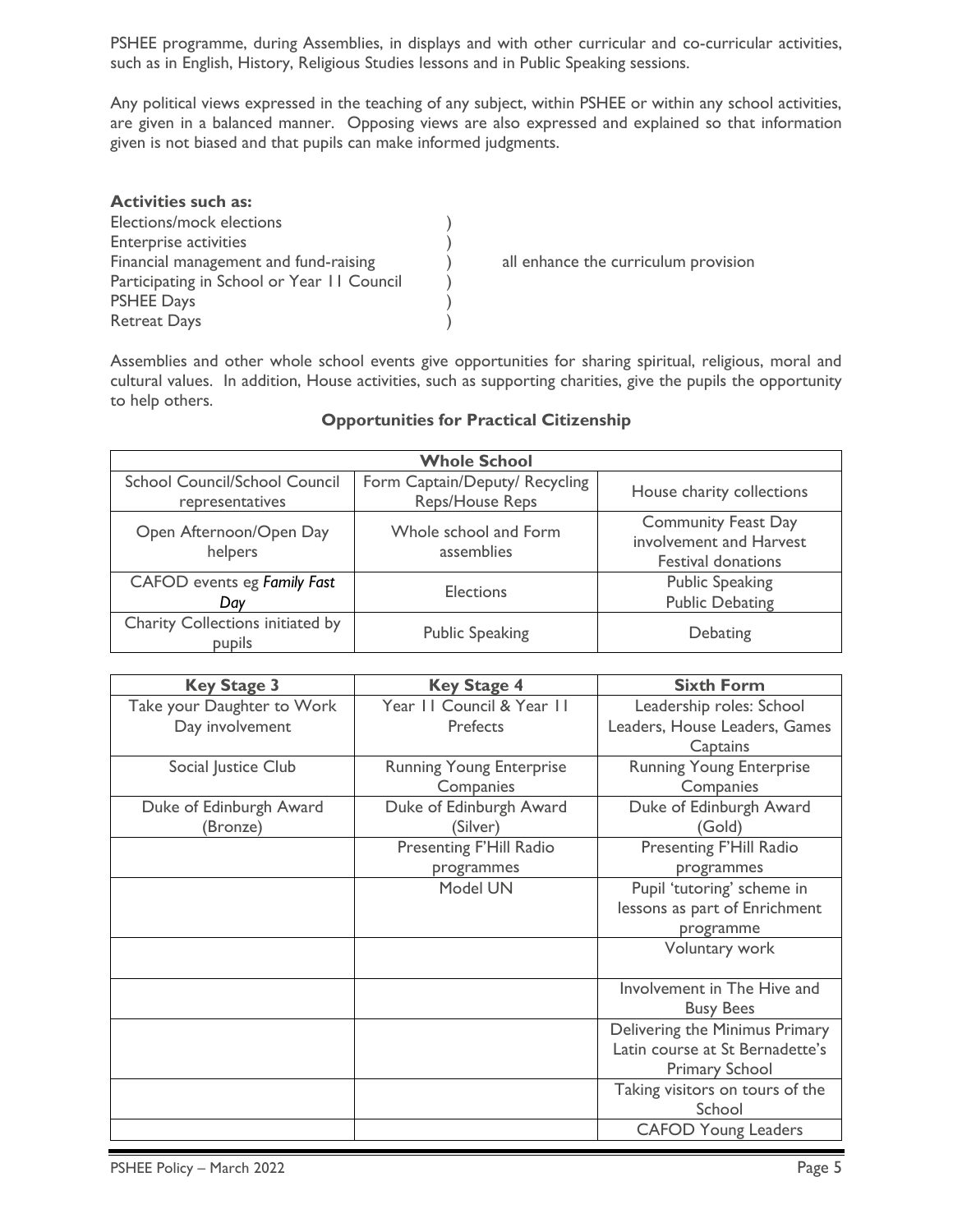# *School Ethos Citizenship and Fundamental British Values Visiting Speakers*  **PERSONAL, SOCIAL HEALTH and ECONOMIC EDUCATION** *Form Time, PSHEE Days and Assemblies All Curriculum Areas play a role (Schemes of Work) Mission Statement Government Guidelines (Statutory and Other)*

# **PSHEE AT FARNBOROUGH HILL: CONTRIBUTORY ELEMENTS**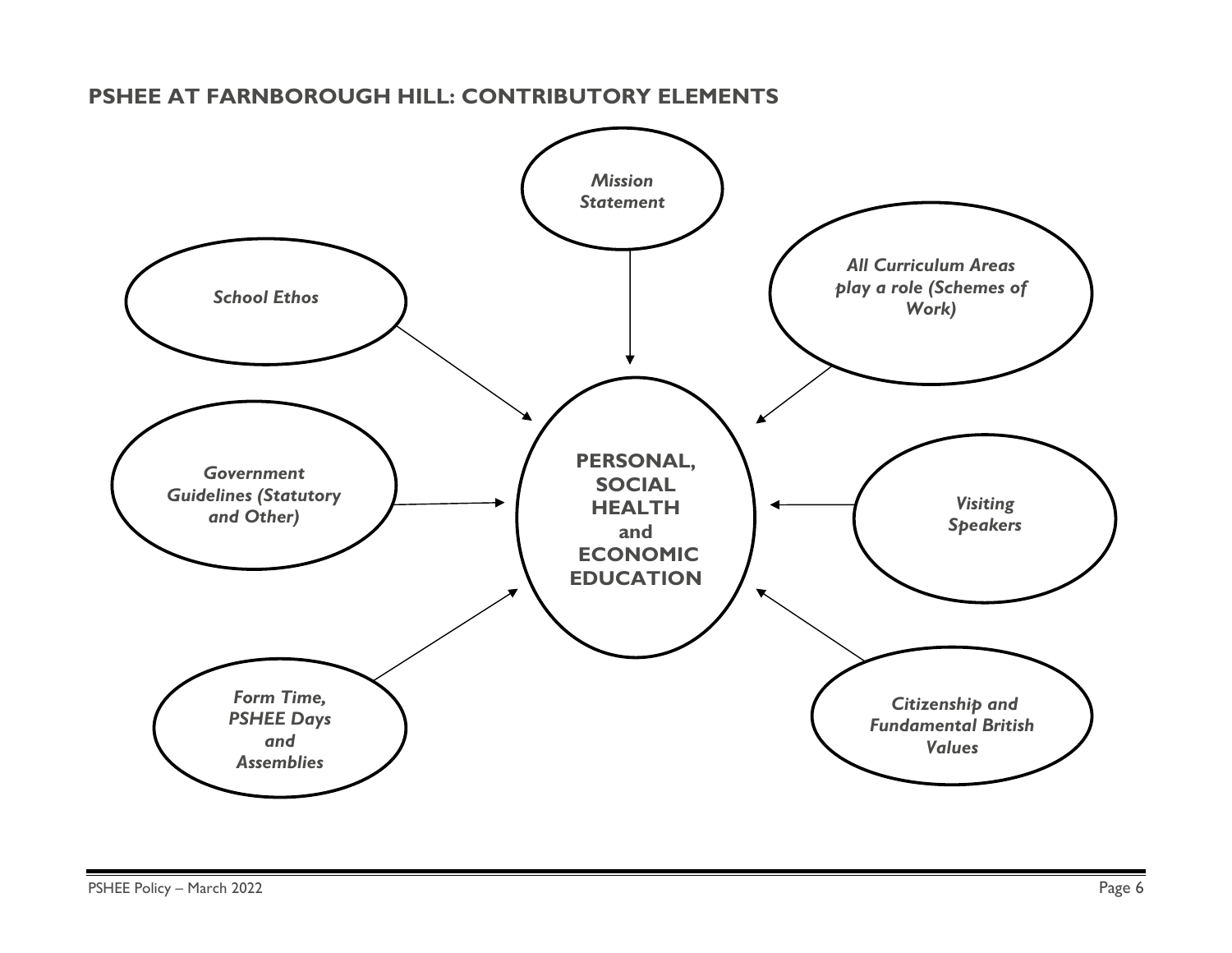# **PSHEE at KEY STAGE 3 and 4**

| <b>Core Themes at KS3 and KS4</b>                                            |  |  |  |
|------------------------------------------------------------------------------|--|--|--|
| <b>Health and Wellbeing:</b>                                                 |  |  |  |
| <b>Changing Bodies</b><br>$\sim$                                             |  |  |  |
| Reproductive Health                                                          |  |  |  |
| Alcohol, Drugs and Smoking                                                   |  |  |  |
| Healthy Lifestyle                                                            |  |  |  |
| Self-Image, Media Influence and Peer Pressure; Perfectionism and Self-Esteem |  |  |  |
| <b>Travel Safety</b>                                                         |  |  |  |
| <b>First Aid</b>                                                             |  |  |  |
| <b>Relationships:</b>                                                        |  |  |  |
| Friendships                                                                  |  |  |  |
| Relationships<br>$\overline{\phantom{a}}$                                    |  |  |  |
| Internet Safety                                                              |  |  |  |
| <b>Living in the Wider World</b>                                             |  |  |  |
| <b>Study Skills and Revision</b>                                             |  |  |  |
| Target Setting and Reflection/Review                                         |  |  |  |
| <b>Managing Money</b>                                                        |  |  |  |
| Democracy and Law Making                                                     |  |  |  |
| Human Rights                                                                 |  |  |  |
| Diversity and Stereotypes                                                    |  |  |  |
| <b>Careers</b>                                                               |  |  |  |
| Future Plans (incl Options Programme)                                        |  |  |  |
| Media Literacy                                                               |  |  |  |

|        | <b>Health and Well-Being</b>                                                                                                                                                                                                                                       | <b>Relationships</b>                                                                                                                                                                                                             | <b>Living in the Wider World</b>                                                                                                                                                                                                   | <b>Citizenship</b><br>(Including SMSC and<br><b>Fundamental British</b><br>Values)                                                                                                                                                                               |
|--------|--------------------------------------------------------------------------------------------------------------------------------------------------------------------------------------------------------------------------------------------------------------------|----------------------------------------------------------------------------------------------------------------------------------------------------------------------------------------------------------------------------------|------------------------------------------------------------------------------------------------------------------------------------------------------------------------------------------------------------------------------------|------------------------------------------------------------------------------------------------------------------------------------------------------------------------------------------------------------------------------------------------------------------|
| Year 7 | • Getting to Know Myself and<br><b>Others</b><br>• The Farnborough Hill Mission<br><b>Statement</b><br>• Puberty and Menstruation<br>• Personal Hygiene<br>• Nutrition and Diet (incl sleep)<br>• Healthy Exercise<br>• Emotional Health and Well-<br><b>Being</b> | • Making Friendships<br><b>Maintaining Friendships</b><br>• Social Influences and Peer<br>Pressure (incl gang issues)<br>Developing Emotional<br>Vocabulary<br>Relationship Values (incl<br>internal and external<br>influences) | • Learning to Learn<br>• Target Setting<br>• Evaluating Strengths and Areas<br>of Development<br>• Budgeting<br>• Rights and Responsibilities<br>• Diversity of Society<br>• Breaking Down Stereotypes<br>• National Careers' Week | • Form Prayer Intentions<br>• Community activities:<br>Community Feast Day cards<br>for Sisters/Senior Citizens<br>• House Buddy activities<br>• Year 7 Retreat<br>• Year Group Assembly<br>preparation<br>• Year 7 Liturgy Preparation<br>• School Council Reps |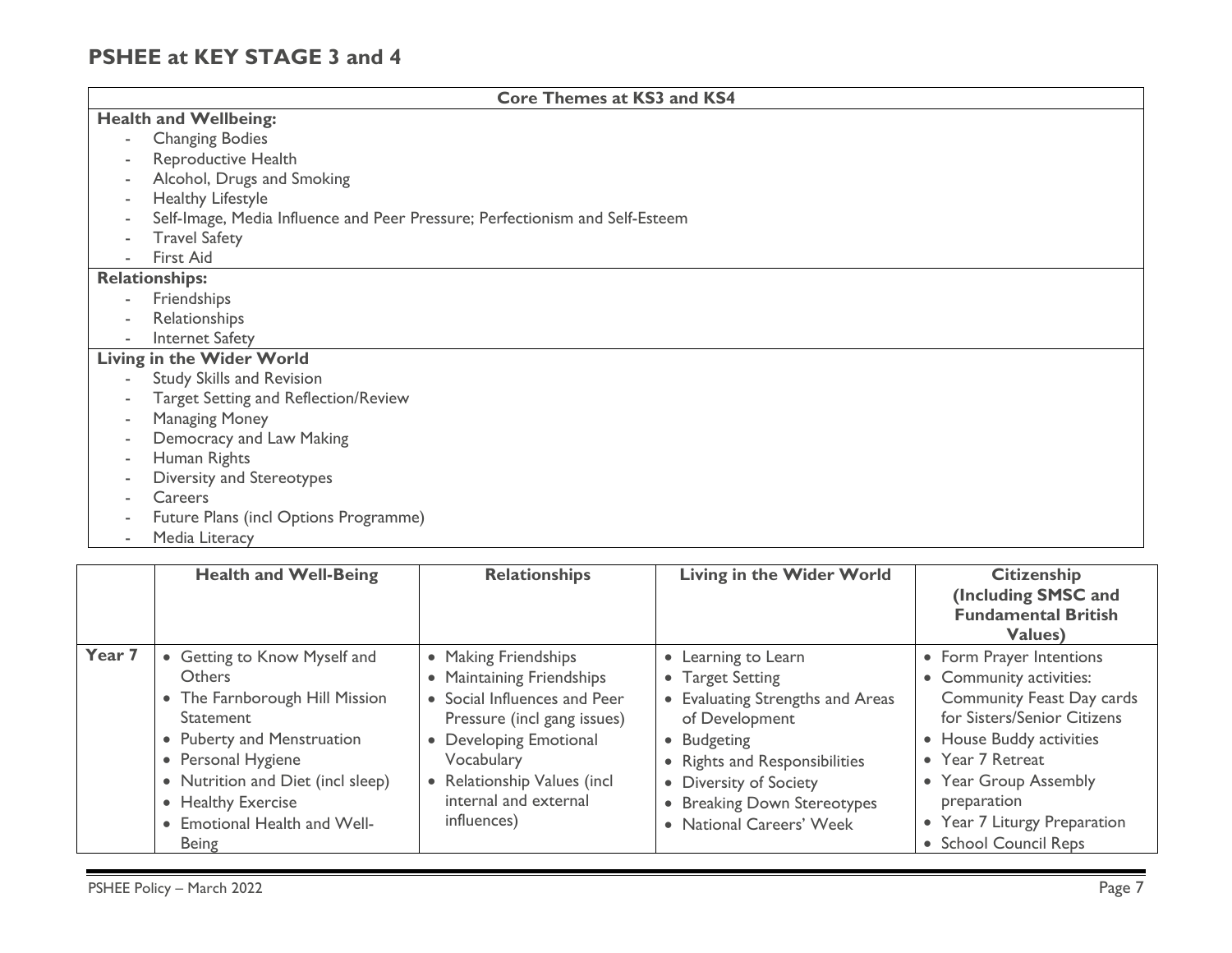|                   | • Protecting and Maintaining<br><b>Positive Mental Health</b><br>• Resilience<br>• Getting to/from School<br>• Staying Safe Out and About<br>• First Aid                                                                                                                                                                                                                                                                                     | • Romantic Relationships (incl<br>LGBTQ+)<br>• Family Life and Parenting<br>• Rights and Responsibilities<br>Online                                                                                                                                                                                                                                        |                                                                                                                                                                                                                                                                                                                                                                                                                                                                                                         |                                                                                                                                                                                                                                                                   |
|-------------------|----------------------------------------------------------------------------------------------------------------------------------------------------------------------------------------------------------------------------------------------------------------------------------------------------------------------------------------------------------------------------------------------------------------------------------------------|------------------------------------------------------------------------------------------------------------------------------------------------------------------------------------------------------------------------------------------------------------------------------------------------------------------------------------------------------------|---------------------------------------------------------------------------------------------------------------------------------------------------------------------------------------------------------------------------------------------------------------------------------------------------------------------------------------------------------------------------------------------------------------------------------------------------------------------------------------------------------|-------------------------------------------------------------------------------------------------------------------------------------------------------------------------------------------------------------------------------------------------------------------|
| Year <sub>8</sub> | • Smoking<br>• Alcohol<br>• Nutrition and Diet (incl sleep)<br>• Healthy Exercise<br>Emotional Health and Well-<br><b>Being</b><br>• Celebrity Culture and Influence<br>• Impact of Social Media<br>• Protecting and Maintaining<br><b>Positive Mental Health</b><br>• Resilience<br>• Identity and Contributing<br><b>Factors</b>                                                                                                           | • Coping with Conflict<br>• Social Influences and Peer<br>Pressure (incl gang issues)<br>• Relationship Values (incl<br>internal and external<br>influences)<br>• Romantic Relationships (incl<br>LGBTQ+)<br>• Family Life and Parenting<br>• Appropriate Behaviour                                                                                        | • Revision Skills<br>• Target Setting<br>• Evaluating Strengths and Areas<br>of Development<br>• British Parliament and Voting<br>• British Law, Crime and<br>Punishment<br>• Equality<br>• National Careers' Week<br>• The World of Work<br>• Take Your Daughters to Work<br>Day<br>• Options<br>• Media Bias and Reliability                                                                                                                                                                          | • Form Prayer Intentions<br>• Community activities:<br>Community Feast Day cards<br>for Sisters<br>• Year 8 Retreat<br>• Year Group Assembly<br>preparation<br>• Year 8 Liturgy preparation<br>• School Council Reps                                              |
| Year 9            | • Responsibility for Physical Health<br>• Unhealthy Habits, Dependence<br>and Addiction<br>• Alcohol<br>• Smoking<br>Legal Highs<br>• Nutrition and Diet (incl sleep)<br>• Healthy Exercise<br>• Emotional Health and Well-<br><b>Being</b><br><b>Celebrity Culture and Influence</b><br>• Impact of Social Media<br>• Protecting and Maintaining<br><b>Positive Mental Health</b><br>• Resilience<br>• Identity and Contributing<br>Factors | • Social Influences and Peer<br>Pressure (incl gang issues)<br>• Coping with Conflict<br>• Developing emotional<br>vocabulary<br>• Relationship Values (incl<br>internal and external<br>influences)<br>• Romantic Relationships (incl<br>LGBTQ+)<br>• Boundaries<br>• Family Life and Parenting<br>• Online Privacy<br>• Sexting/Inappropriate<br>Content | • Revision Skills<br>• Target Setting<br>• Evaluating Strengths and Areas<br>of Development<br>• Saving<br>• Living in and Maintaining a<br>Democracy<br>• Parliament and Law Making<br>• Rights and Responsibilities<br>• Equality<br>• National and International<br><i><u><b>Issues</b></u></i><br>• Diversity of Society<br>• Breaking Down Stereotypes<br>• National Careers' Week<br>• Options<br>• Role and Impact of Social Media<br>• Evaluation of Information<br>• Extremism and Intolerance | • Form Prayer Intentions<br>• Community activities:<br>Community Feast Day cards<br>for Sisters<br>• Year 9 Retreat<br>• Year Group Assembly<br>preparation<br>• Year 9 Liturgy preparation<br>• School Council Reps<br>• Duke of Edinburgh scheme<br>discussions |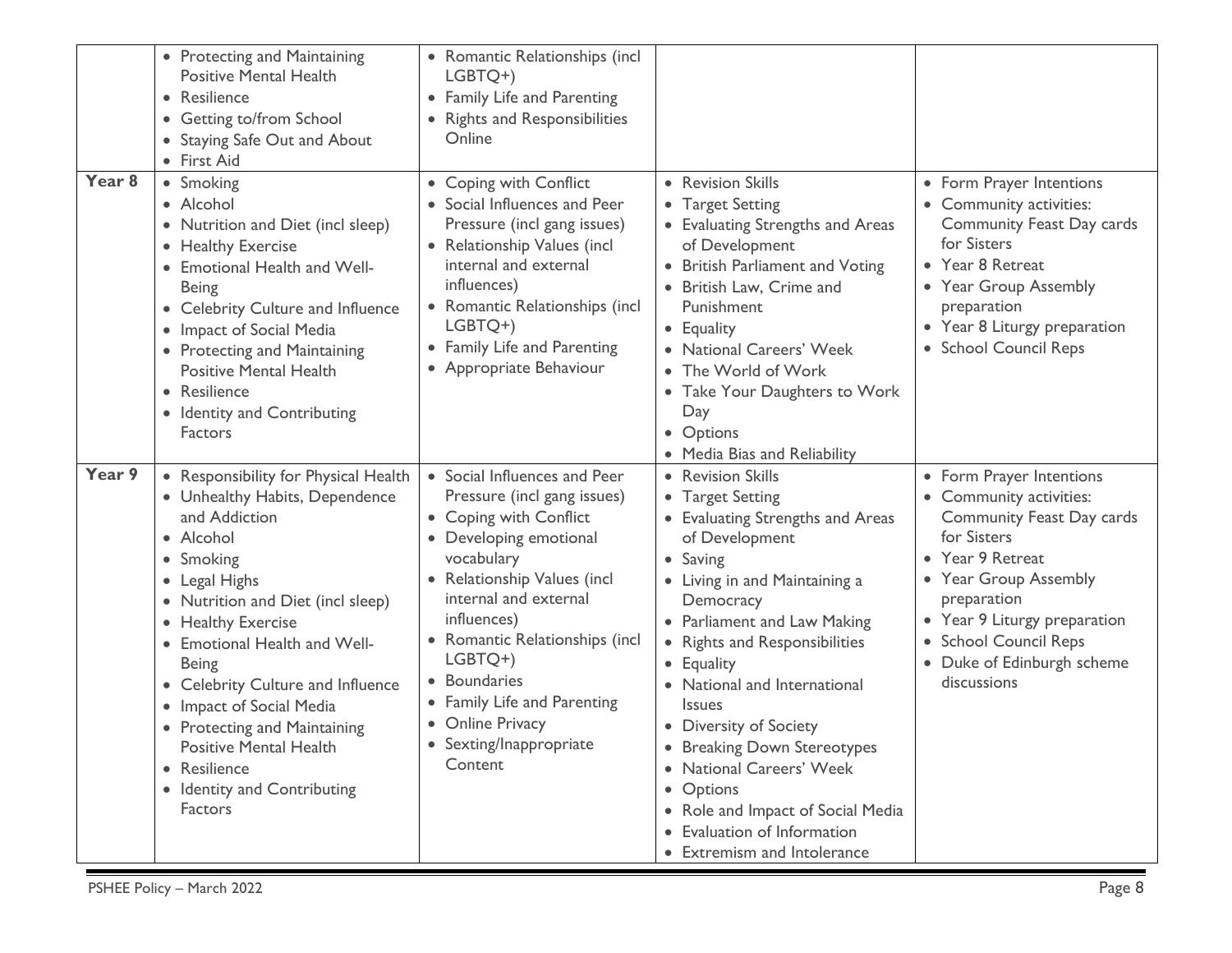| Year<br>$\overline{10}$ | • Responsibility for Physical Health<br>• FGM and Honour Based Abuse<br>• Unhealthy Habits, Dependence<br>and Addiction<br>• Alcohol<br>• Smoking<br>• Legal Highs<br>• Nutrition and Diet (incl sleep)<br>• Healthy Exercise<br>• Emotional Health and Well-<br><b>Being</b><br>• Impact of Social Media<br>• Protecting and Maintaining<br><b>Positive Mental Health</b><br>• Staying Safe Out and About | • Social Influences and Peer<br>Pressure<br>• Developing Emotional<br>Vocabulary<br>• Relationship Values (incl<br>internal and external<br>influences)<br>• Romantic Relationships (incl<br>LGBTQ+)<br>• Boundaries                                                                                | • Revision Skills<br>• Target Setting<br>• Evaluating Strengths and Areas<br>of Development<br>• Saving<br>• Credit and Borrowing<br>• British Parliament and Voting<br>• Living in and Maintaining a<br>Democracy<br>• Rights and Responsibilities<br>Equality<br>$\bullet$<br>• Diversity of Society<br>Breaking down stereotypes<br>• National Careers' Week<br>• Employment Law/Rights and<br>Responsibilities<br>• Media Bias and Responsibility<br>Evaluation of Information<br><b>Extremism and Intolerance</b> | • Form Prayer Intentions<br>• Community activities:<br>Community Feast Day cards<br>for Sisters<br>• Year 10 Retreat<br>• Year Group Assembly<br>preparation<br>• Year 10 Liturgy Preparation<br>• School Council Reps                                                                                                                                                          |
|-------------------------|------------------------------------------------------------------------------------------------------------------------------------------------------------------------------------------------------------------------------------------------------------------------------------------------------------------------------------------------------------------------------------------------------------|-----------------------------------------------------------------------------------------------------------------------------------------------------------------------------------------------------------------------------------------------------------------------------------------------------|------------------------------------------------------------------------------------------------------------------------------------------------------------------------------------------------------------------------------------------------------------------------------------------------------------------------------------------------------------------------------------------------------------------------------------------------------------------------------------------------------------------------|---------------------------------------------------------------------------------------------------------------------------------------------------------------------------------------------------------------------------------------------------------------------------------------------------------------------------------------------------------------------------------|
| Year<br>$\mathbf{H}$    | FGM and Honour Based Abuse<br>$\bullet$<br><b>STIs</b><br>$\bullet$<br>Pregnancy<br>$\bullet$<br>Fertility<br>Alcohol<br>$\bullet$<br>Smoking<br>٠<br>Legal Highs<br>$\bullet$<br>Emotional Health and Well-<br>$\bullet$<br><b>Being</b><br>Identity and Contributing<br>$\bullet$<br>Factors<br>First Aid<br>$\bullet$<br>Mental Health First Aid                                                        | • Social Influences and Peer<br>Pressure<br>• Developing Emotional<br>Vocabulary<br>• Romantic Relationships (incl<br>LGBTQ+)<br>• Pornography and Sex in the<br>Media<br>• Consent<br>• Family Life and Parenting<br>• Rights and Responsibilities<br>Online<br>• Sexting/Inappropriate<br>Content | • Revision Skills<br>• Target Setting<br>• Evaluating Strengths and Areas<br>of Development<br>• Gambling and Misuse of Money<br>• Equality<br>• National Careers' Week<br>• The World of Work<br>• Work Experience<br>• University Life<br>• Preparing for Life After School<br>• Role and Impact of Social Media<br>• Media Bias and Reliability<br>• Evaluation of Information<br>• Extremism and Intolerance                                                                                                       | • Form Prayer Intentions<br>• Community activities:<br>Community Feast Day cards<br>for Sisters<br>• Year II Retreat<br>• Year Group Assembly<br>preparation<br>• Year II Liturgy Preparation<br>• School Council Reps<br>• Year II Council<br>• Year II Prefects<br>• National Citizen Scheme<br>discussions<br>• Parkside Summer<br><b>Volunteering Scheme</b><br>discussions |